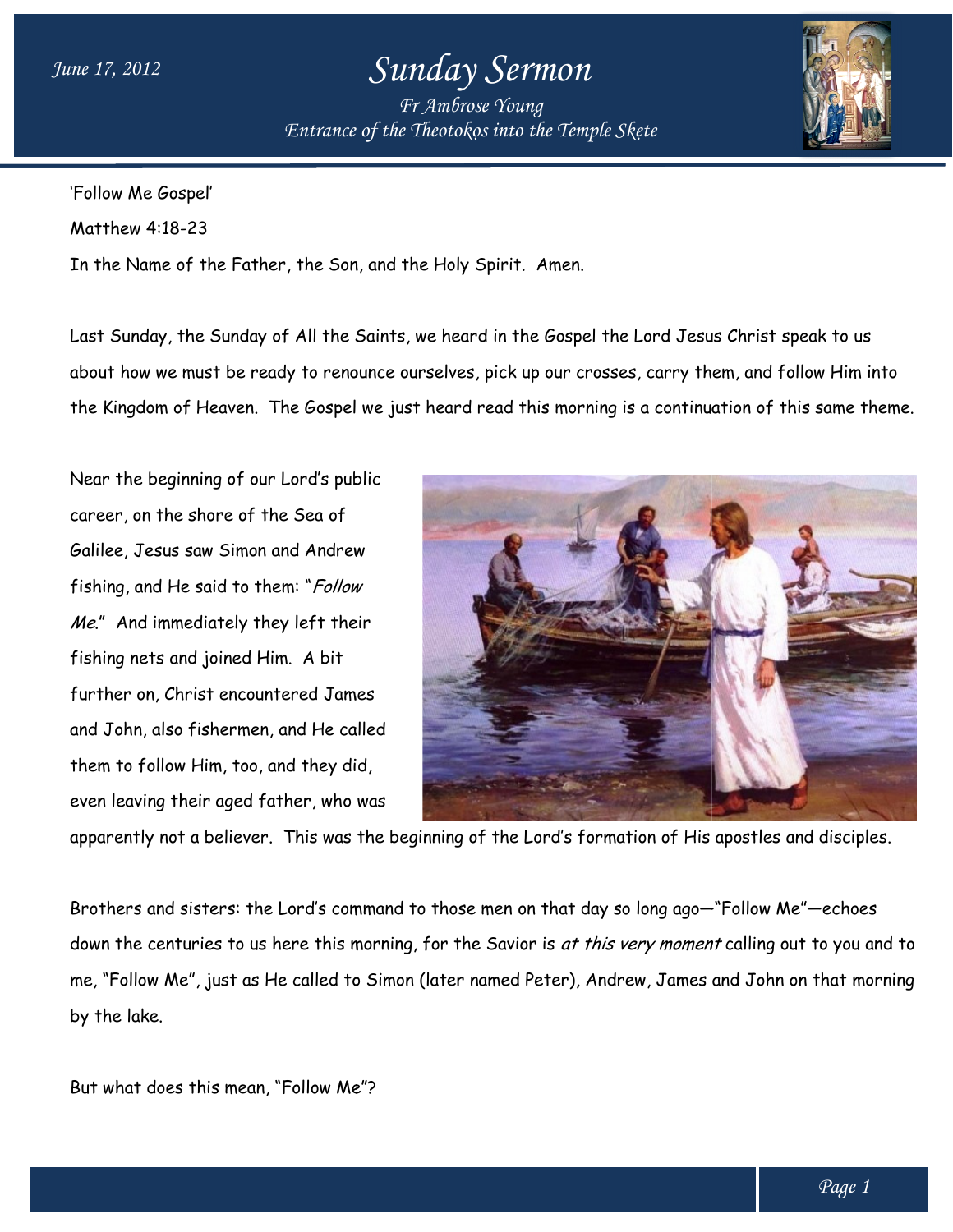## *Sunday Sermon*

*Entrance of the Entrance of Theotokos into the Temple Skete Fr Ambrose Young*



You might say that it means we should believe in Christ. And that's certainly true. You might also say ' that it means we should love Him. And *that's* true, too, of course. But the Lord Himself also said, "If you that it means we should love Him. And *that's* true, too, of course. But the Lord Himself also said, "If you<br>*love* Me, you will obey My commandments." And those commandments are several and they are very grave, very important, if we are to save our souls and live forever with Him in heaven after we die. How can we very important, if we are to save our souls and live forever with Him in heaven after we die. How can we<br>know what those commandments are? By reading the Bible, with particular attention to the four Gospels. Everything we need to know is there. The fact is, however, that most of us don't obey Christ about very Everything we need to know is there. The fact is, however, that most of us don't obey Christ about<br>much at all. And this means that we don't love Him, even though we may think we do. And it also mc that we are not *following* Him-that we have not yet answered His call: "Follow Me." reading the Bible, with particular attention to the four Gospe<br>fact is, however, that most of us don't obey Christ about ver<br>love Him, even though we may think we do. And it also mans

that we are not *following* Him—that we have not yet answered His call: "Follow Me."<br>But *why not*? He is the one—*and the only one, by the way!*—who can lead us into the Kingdom of Heaven. He is leading, showing us the way as He bears in triumph and glory His own glorious Cross, and He is looking over His shoulder as He leads, to see if we are following Him, quietly bearing our own crosses which are the trials and difficulties that come to us in our lives. He is leading, showing us the way as He bears in triumph and glory His own glorious Cross, and<br>looking over His shoulder as He leads, to see if we are following Him, quietly bearing our own c<br>which are the trials and diffi crosses—

Brothers and sisters, as Orthodox Christians *this is not an option*—to "follow Christ". Indeed, we MUST follow the Master! But that means making certain changes in our lives, doesn't it? it? It means changing our follow the Master! But that means making certain changes in our lives, doesn't it? It means changing our<br>minds and our attitudes about some things, and that leads to changing our behavior and even, for many of us, it may mean making a change in lifestyle, so as to make more room for our Lord Jesus Christ, and Him crucified and risen. us, it may mean making a change in lifestyle, so as to make more room for our Lord Jesus Christ, an<br>crucified and risen.<br>Every Gospel reading on every Sunday requires a response from us. The Gospel reading is not just

something that we are to hear superficially during Liturgy and then move our attention on to something something that we are to hear superficially during Liturgy and then move our attention on to something<br>else as soon as the reading is finished. We are to *respond,* yes, respond deeply, in our hearts and in our minds. leads to changing our behavior and even,<br>make more room for our Lord Jesus Chri<br>ponse from us. The Gospel reading is not<br>turgy and then move our attention on to :<br>spond, yes, respond deeply, in our hearts